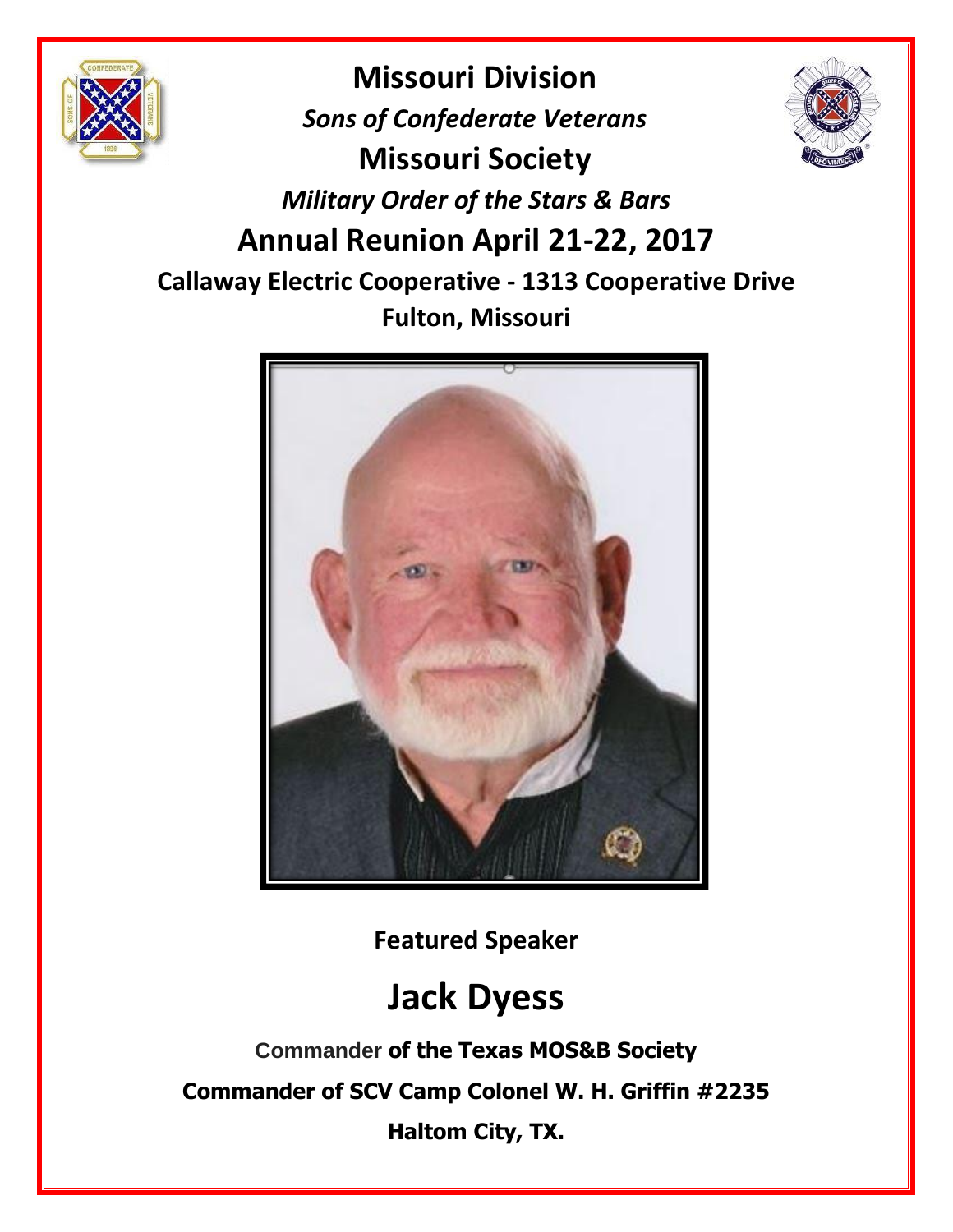

**We have secured a rate of \$107.64 + tax for Friday and Saturday nights which comes with full breakfast at the new** *Holiday Inn Express***. THIS IS OUR "HOST HOTEL". Reservations can be made by calling the Hotel at: 573-310-6020. The address is 3257 County Rd. 211, Kingdom City MO. 65262. Please mention** *"SCV Rate"* **when making reservations.** 

**\*\*\*\*\* HOTEL RESERVATIONS MUST BE MADE BY MARCH 27, 2017 \*\*\*\*\***

**Another hotel that a special rate is available is the Super 8 for \$42.00 for each night mentioned above. Again, please mention "SCV Rate" 800-800-8000. Address is: 3370 Gold Rd. Kingdom City, MO. 65262. Other motels in the area are Days Inn 573-642-0050, Comfort Inn 573-642-7745, Baymont Inn in Fulton MO. 573-416-0911 and Country Hearth Inn & Suites, Fulton MO. 573-642-0077. Please make reservations as soon as possible and submit reservation to:** 

**Don Bowman - Adjutant Missouri Division**

**13610 Audrain Rd. 989** 

**Centralia, MO 65240**

**If you have any questions, please do not hesitate to contact 1st Lt. Commander Dave Roper at 618-304-7758 or email** [daveroper166@gmail.com](mailto:daveroper166@gmail.com)**.**